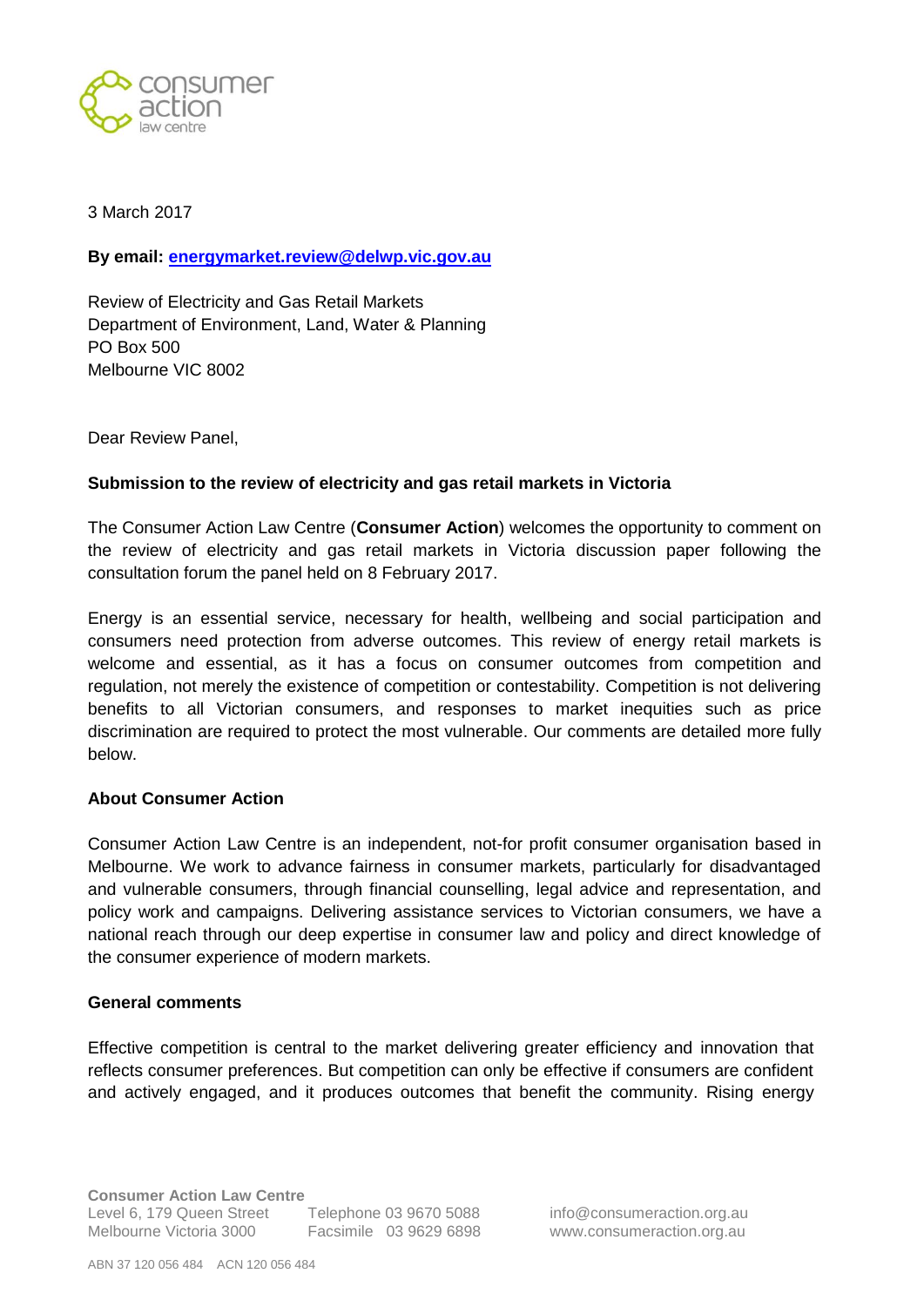prices and low customer satisfaction with the value provided by their energy service<sup>1</sup> suggest that the market is not working for Victorian consumers.

Consumer Action proposes that this review develop a robust range of output metrics to determine whether competition is benefiting the community now and in the future. The goal of ongoing measurement of these outcomes should be to determine what additional policy measures are required to ensure all Victorians, including those who are vulnerable or disengaged, benefit from the competitive retail market. In particular, we suggest the following measures:

- the proportion and distribution of consumers not receiving a "bad deal", the primary measure designed to focus on market outcomes;
- levels of comprehension with respect to key market information, aimed to ensure that people who have capacity have the opportunity to make effective choices; and
- levels and types of customer complaints, as a key measure focusing on after-sales service not merely the buying or switching experience.

These measures will provide policy makers the insight they need to address the issues Victorians are experiencing with retail competition.

Despite a tailored consumer protection regime for energy, many Victorians have found the transition to retail competition in this market difficult. The complexity in market and product design, and the approach to marketing of the retail products, has meant that for many consumers, their ability to exercise choice has not necessarily resulted in improved outcomes. A ban on misleading or conditional discounts such as 'pay on time' that disadvantage certain groups of consumers is needed, as are protections from price discrimination for those who are not engaged.

Competition is also limited on a more fundamental level for many Victorian residential customers, where even the existence of choice is absent. This includes people living in regional areas where there is only one gas retailer, such as Horsham. A growing number of consumers are also not able to choose their retailer because they are in an embedded network where a building or residence manager (or agent acting on their behalf) delivers electricity. These people are also not entitled to access effective dispute resolution schemes such as the Energy and Water Ombudsman Service (**EWOV**).

More must also be done to support consumers to participate effectively and make decisions in their best interests, particularly while the market is quickly transforming. Risks posed by unnecessary market complexity are heightened by the introduction of new products and services. For example, there is growing evidence of problems experienced by people who have bought solar products. Consumer Action has received a large number of complaints and requests for advice relating to poorly installed or defective products, mis-selling, and high cost finance arrangements, including high-pressure in-home sales, inflated product costs, and hiding

<sup>&</sup>lt;sup>1</sup> In Energy Consumers Australia's December 2016 survey, Victorian customers considered that their electricity and gas supply offered less value for money than other services, including banking, insurance, water, mobile phones and internet. ECA, *Energy consumer sentiment survey findings: Victoria*, December 2016, available at: [http://www.energyconsumersaustralia.com.au/documents/Energy-Consumer-Sentiment-Survey-Findings-VIC-](http://www.energyconsumersaustralia.com.au/documents/Energy-Consumer-Sentiment-Survey-Findings-VIC-Dec2016.pdf)[Dec2016.pdf](http://www.energyconsumersaustralia.com.au/documents/Energy-Consumer-Sentiment-Survey-Findings-VIC-Dec2016.pdf)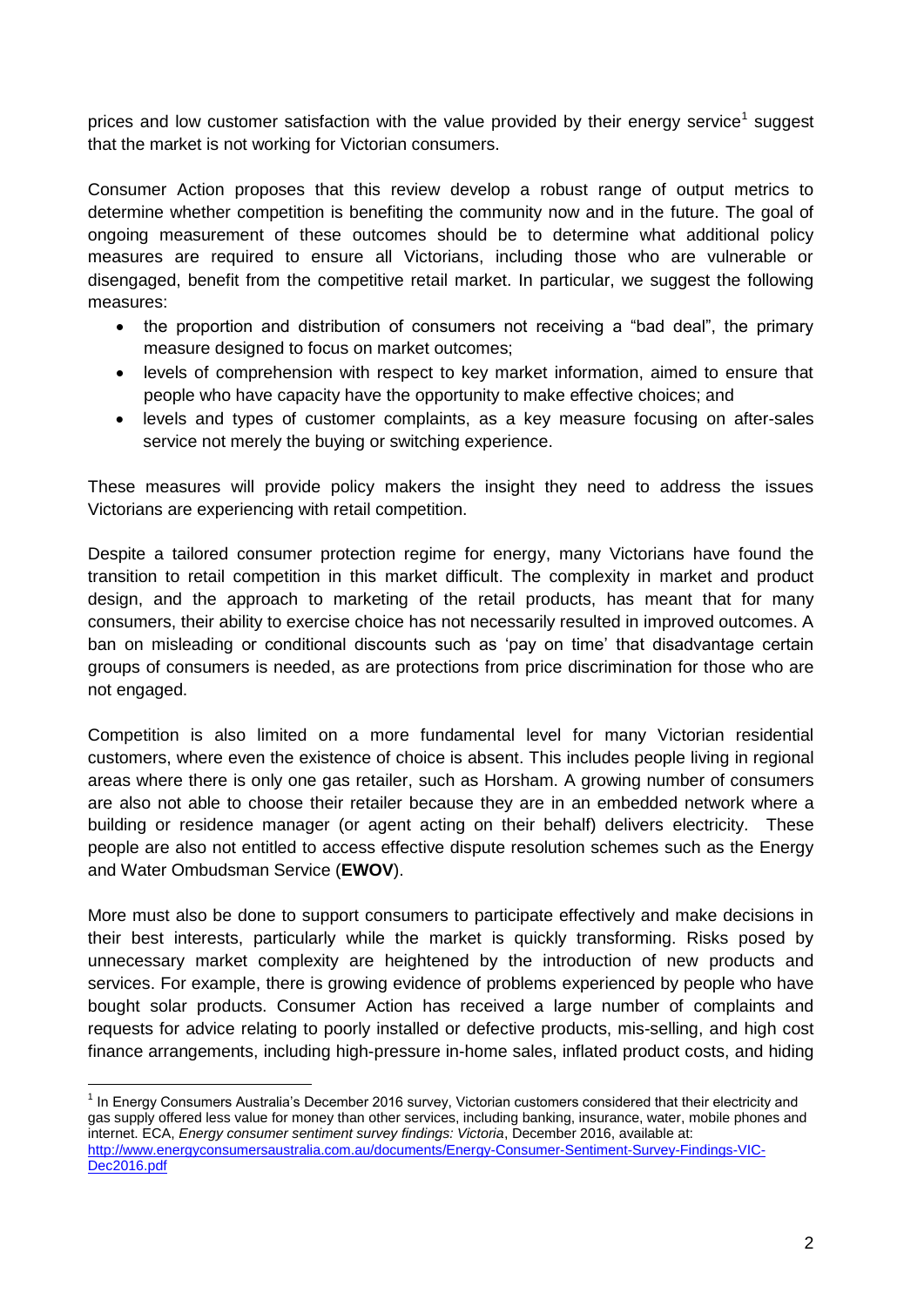the true cost of finance. Once again, these consumers are generally not available to access dispute resolution via EWOV, and must instead take their chances in a court or tribunal, which is costly, time consuming, complicated and weighted unfairly to the business that can more easily afford legal advice.

#### **Responses to questions for comment**

#### *Has the introduction of competition to electricity and gas retail markets in Victoria delivered improved efficiency and benefits in the long term interests of consumers?*

The core purpose of any review of competitive retail markets is to determine if the benefits of competition are being passed through to all classes of consumer. To assess whether this is occurring, we need competition reviews to place a greater focus on actual consumer outcomes (with a particular focus on vulnerable groups), comprehension and trust, rather than levels of market activity and other supply side measures.

Despite regular findings through the Australian Energy Market Commission (**AEMC**) competition reviews that retail competition in Victoria is effective, there are indicators that suggest that market outcomes for many groups of consumers are poor. The rate of disconnection for nonpayment has increased since the introduction of retail competition. The significant detriment of disconnection from essential services is described in our case study report, *Heat or Eat*. <sup>2</sup> EWOV also continues to see a high number of energy complaints relating to credit, affordability and, to a lesser extent, marketing.<sup>3</sup> Energy Consumers Australia's Energy Consumer Sentiment Survey found that only 45 per cent of consumers were satisfied with the value for money they were receiving for electricity.<sup>4</sup> The report also showed that despite a majority of consumers being confident about their participation in the market, many Victorian consumers were not aware of important information about their electricity supply. For example, less than 40 per cent were aware that they have a time-of-use (smart) meter despite nearly all Victorian households having one installed as part of a state-wide roll-out. Further, a 2013 report into the Victorian electricity market found the average ability of customers to understand pricing offers had fallen steadily since 2004, as had the ease of comparing new offers to the customer's existing terms and conditions.<sup>5</sup>

CHOICE's regular consumer pulse reports consistently find that consumers are less likely to say they trust energy providers compared to other firms in other industries. CHOICE's most recent quarterly survey also found that almost four out of five consumers were concerned about the

<sup>2</sup> Consumer Action Law Centre, *Heat or Eat; Households should not be forced to decide whether they heat or eat*, 2015, available at: [http://consumeraction.org.au/wp-content/uploads/2015/08/Heat-or-Eat-Consumer-Action-Law-](http://consumeraction.org.au/wp-content/uploads/2015/08/Heat-or-Eat-Consumer-Action-Law-Centre.pdf)

[Centre.pdf](http://consumeraction.org.au/wp-content/uploads/2015/08/Heat-or-Eat-Consumer-Action-Law-Centre.pdf) 3 See[: https://www.ewov.com.au/reports/res-online/201702](https://www.ewov.com.au/reports/res-online/201702)

<sup>4</sup> ECA, *Energy consumer sentiment survey findings: Victoria*, December 2016, available at: [http://www.energyconsumersaustralia.com.au/documents/Energy-Consumer-Sentiment-Survey-Findings-VIC-](http://www.energyconsumersaustralia.com.au/documents/Energy-Consumer-Sentiment-Survey-Findings-VIC-Dec2016.pdf)

Dec<sub>2016.pdf</sub>  $5$  Wallis (2013) Victorians' Experience of the Electricity Market, in Essential Services Commission (2013) Victorian Residential Electricity Retail Market Research Discussion Paper [www.esc.vic.gov.au/getattachment/a662edf7-8852-](http://www.esc.vic.gov.au/getattachment/a662edf7-8852-4618-a4e9-28dfffc9d4f0/Victorian-residential-electricity-retail-market-re.pdf) [4618-a4e9-28dfffc9d4f0/Victorian-residential-electricity-retail-market-re.pdf](http://www.esc.vic.gov.au/getattachment/a662edf7-8852-4618-a4e9-28dfffc9d4f0/Victorian-residential-electricity-retail-market-re.pdf)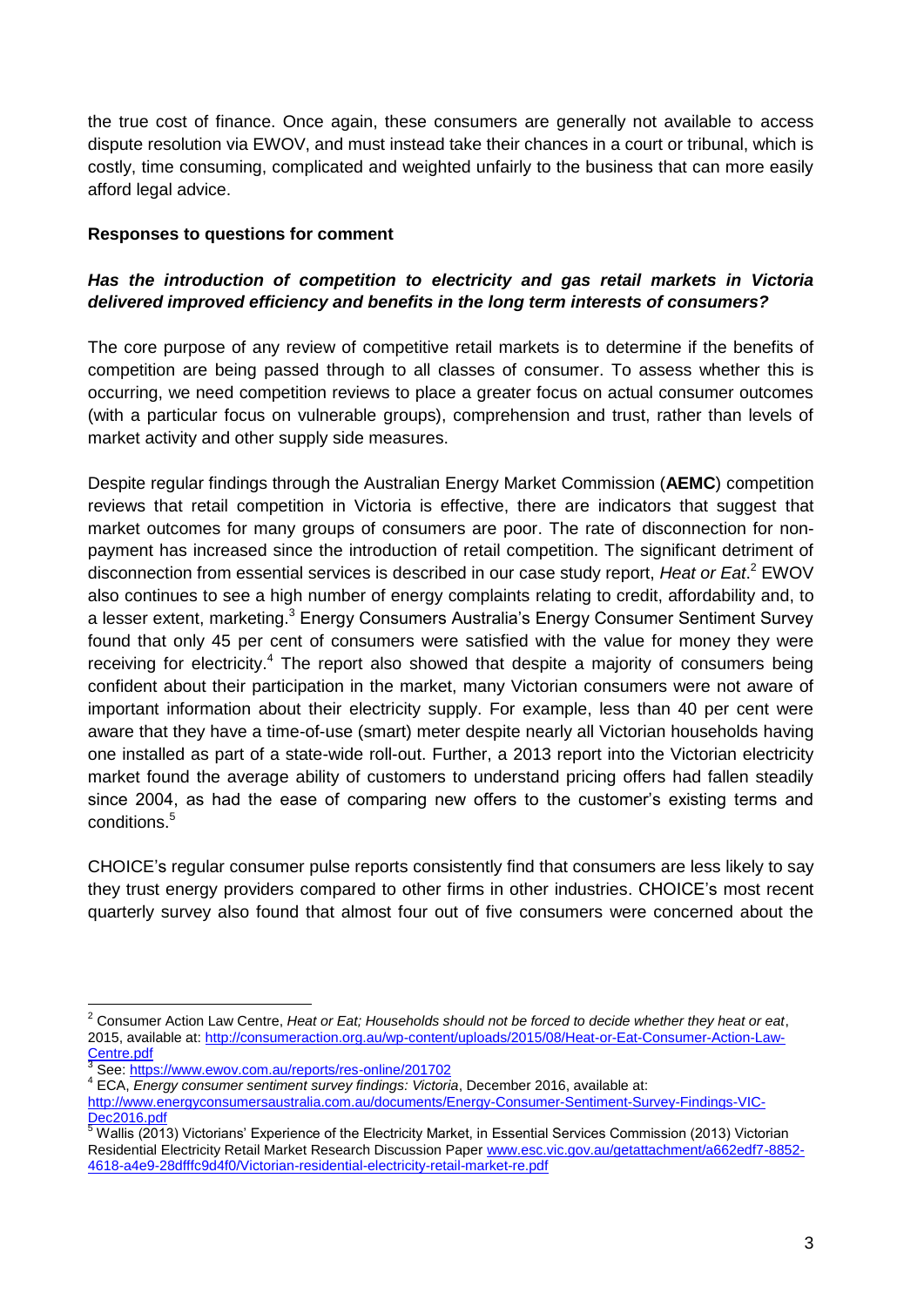cost pressure due to the price of electricity.<sup>6</sup> Several studies have also suggested that the retail component of bills are high and have been increasing as a proportion of energy bills.<sup>7</sup> While it is unclear whether this reflects greater retailer profit margins or costs related to greater competitive activity, neither are desired outcomes of competition. There has been a lack of innovation in the type of tariffs available since retail competition was introduced with almost all contracts on offer to residential customers still utilising a mix of fixed and usage charges.<sup>8</sup> Additionally, some retailer offerings and tariffs do not reflect the cost of service delivery such as pay-on-time discounts which act as significant penalties for those experiencing temporary or chronic payment difficulties.

The focus of much of the assessment of retail market competition is on the ability for new firms to enter the market, the availability of switching, the range of offers available in the market, and the level of the best offer. But there is a large cohort of consumers who are not likely to be on the best available offer, or indeed any offer that is currently available in the market. The AEMC reported that only 30 per cent of electricity and 20 per cent of gas consumers switched offers or retailers in the 12 months preceding their 2016 survey, and only 54 per cent of electricity and 46 per cent of gas consumers switched offers or retailers in the previous five years.<sup>9</sup> Consumers that have not switched in the past 12-25 months are likely to be on lapsed offers where they pay more than current market rates. The Essential Services Commission (**ESC**) also recorded 9 per cent of residential electricity and 11 per cent of residential gas consumers as being on standing offers in the 2015-2016 reporting period,<sup>10</sup> indicating they are not engaged in the energy market at all.

Further research could include identifying what sort of contracts customers have, what prices they have paid over a period of time (including whether they are accessing the benefits of any conditional discounts), and whether they are achieving a beneficial outcome from switching or staying with their existing retailer. At this time the data needed for such research is held by retailers and not required as a licence condition in reporting.

*If not, what measures or alternative model(s) would you suggest for the efficient and effective delivery of electricity and gas in the long term interests of Victorian consumers?*

<sup>&</sup>lt;sup>6</sup> See, <https://www.choice.com.au/money/budget/consumer-pulse/articles/consumer-pulse-september-2016-171116> and [https://www.choice.com.au/about-us/media-releases/2015/october/consumer-pulse-shows-household-costs](https://www.choice.com.au/about-us/media-releases/2015/october/consumer-pulse-shows-household-costs-easing)[easing](https://www.choice.com.au/about-us/media-releases/2015/october/consumer-pulse-shows-household-costs-easing)

<sup>7</sup> See, for example: ES[C http://www.esc.vic.gov.au/project/energy/2129-analysis-of-electricity-retail-prices-and-retail](http://www.esc.vic.gov.au/project/energy/2129-analysis-of-electricity-retail-prices-and-retail-margins-2006-12/)[margins-2006-12/](http://www.esc.vic.gov.au/project/energy/2129-analysis-of-electricity-retail-prices-and-retail-margins-2006-12/) and Vinnies [https://www.vinnies.org.au/icms\\_docs/256854\\_National\\_Energy\\_Market\\_-](https://www.vinnies.org.au/icms_docs/256854_National_Energy_Market_-_A_hazy_retail_maze.pdf) [\\_A\\_hazy\\_retail\\_maze.pdf](https://www.vinnies.org.au/icms_docs/256854_National_Energy_Market_-_A_hazy_retail_maze.pdf)

<sup>&</sup>lt;sup>8</sup> There have been some innovative retailer offers, such as Origin's "Predictable Plan". This innovative plan has the potential to deliver certain customer groups benefit, particular as it involves the retailer bearing greater risk in managing underlying energy prices and consumption changes. Another is Powershop's product which encourages more active shopping, limiting the risk that consumers become disengaged and end up on uncompetitive tariffs. However, flagship offers of nearly all retailers include problematic features such as complex pricing structures and limited 'benefit periods'. 9

See page 65 AEMC, *2016 Retail Competition Review,* available at: <http://www.aemc.gov.au/getattachment/d5a60d5b-d2dc-4219-af60-51c77d8aaa4f/Final-Report.aspx>

<sup>10</sup> See page 86 ESC, *Victorian Energy Market Report 2015-2016, 2*016, available at: <http://www.esc.vic.gov.au/document/energy/36578-esc-energy-market-report-2015-16/>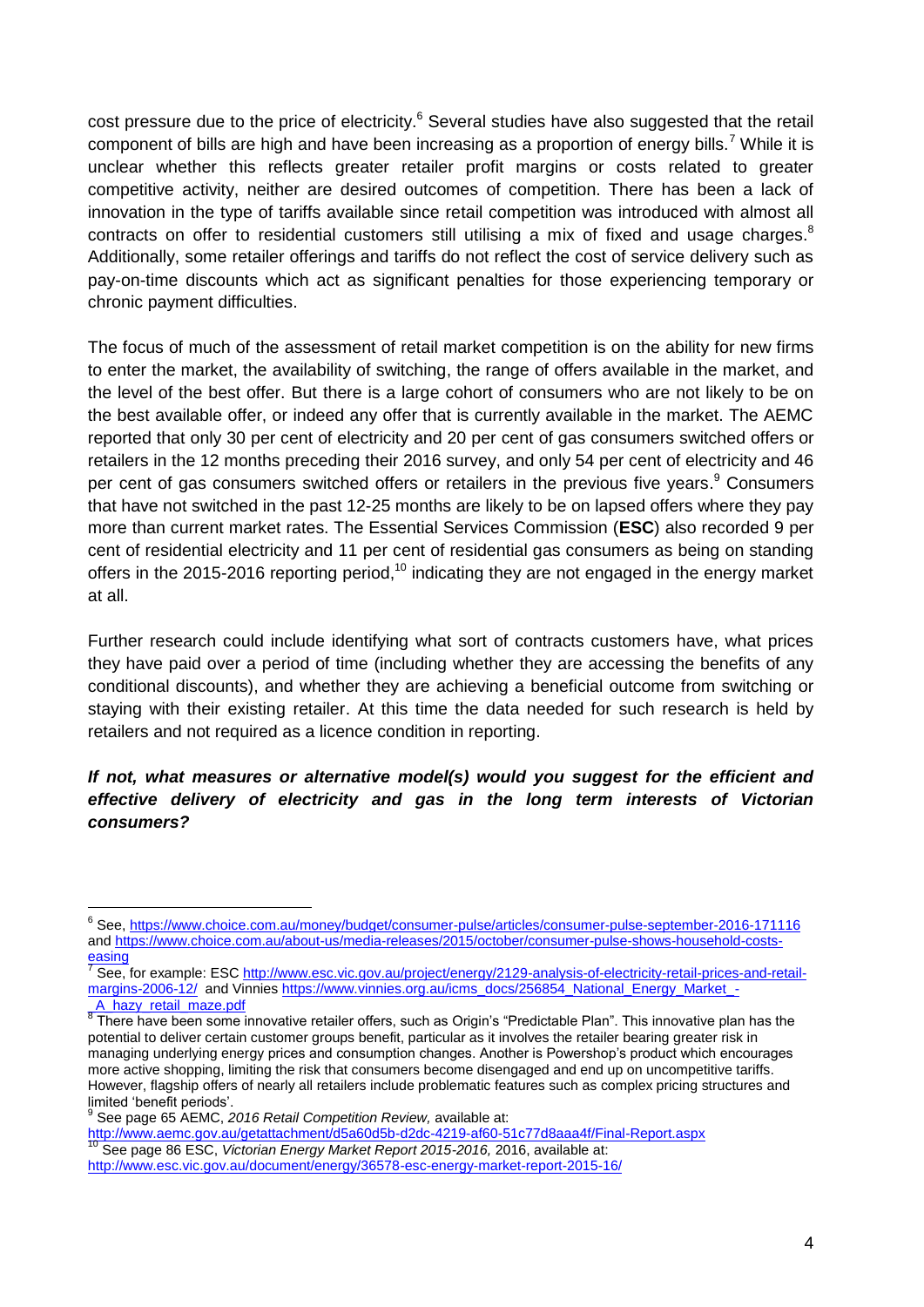We support a greater focus on ensuring appropriate outcomes for the following groups that appear to be missing out on many of the benefits of competitive retail markets:

- Vulnerable consumers, including those with low levels of literacy (typically from culturally and linguistically diverse (CALD) backgrounds), Aboriginal and Torres Strait Islander communities, and people with disabilities;
- Regional customers; and
- Customers that either do not shop around or do not seek a new contract following the lapsing of benefits or discounts.

It is these groups that are most exposed to very high base market prices that are typical in our current energy retail market, and suppliers can use their customer data to price discriminate between customer groups. As noted above, we need greater insight into the proportion and distribution of customers not getting a "bad deal" to really understand whether the retail market is operating in the long-term interests of Victorian consumers.

Measures which interrogate customer service, trust and understanding should also be used. Consumer trust and satisfaction can be measured by the number and nature of complaints received by EWOV and retailer complaint data as currently reported in the ESC's Victorian Energy Market Report.<sup>11</sup> Net Promoter Scores are ineffective at measuring trust and satisfaction in this context. This measure appears really designed to ascertain customer loyalty rather than customer outcomes, and there is some evidence that customers are 'sticky' in the energy sector—they stay with providers for behavioural reasons, and not necessarily because of good customer service or experience. The other problem with the Net Promoter Score is that it is a stated-preference measure. Methods of discovering customers' revealed preferences (what they really do, not what they say they will do) are likely to be more insightful.

Consumer comprehension testing, which would objectively assess a consumer's ability to engage effectively in the competitive market, could also indicate the likelihood of consumers to benefit. One feature of such testing could include whether consumers understand their bills and offers. Such testing should not be self-reported through retailer surveys and should aim to include a diverse range of community members in order to reveal barriers to engagement and benefit. Findings in the AEMC's research on the understanding vulnerable customer experiences and needs $12$  may already offer insights in this area.

Current switching statistics relied upon to argue that competition is effective may be over representing engaged consumers who switch much more often as reflective of all consumers. In particular, we note that many switches are a result of people moving house and, due to the role played by commission-driven services associated with estate agents, these switches may not involve someone actively considering the market offers. Commercial comparison services also

<sup>1</sup>  $11$  As above

<sup>12</sup> AEMC, *2016 Retail Competition Review,* available at[: http://www.aemc.gov.au/getattachment/d5a60d5b-d2dc-](http://www.aemc.gov.au/getattachment/d5a60d5b-d2dc-4219-af60-51c77d8aaa4f/Final-Report.aspx)[4219-af60-51c77d8aaa4f/Final-Report.aspx](http://www.aemc.gov.au/getattachment/d5a60d5b-d2dc-4219-af60-51c77d8aaa4f/Final-Report.aspx)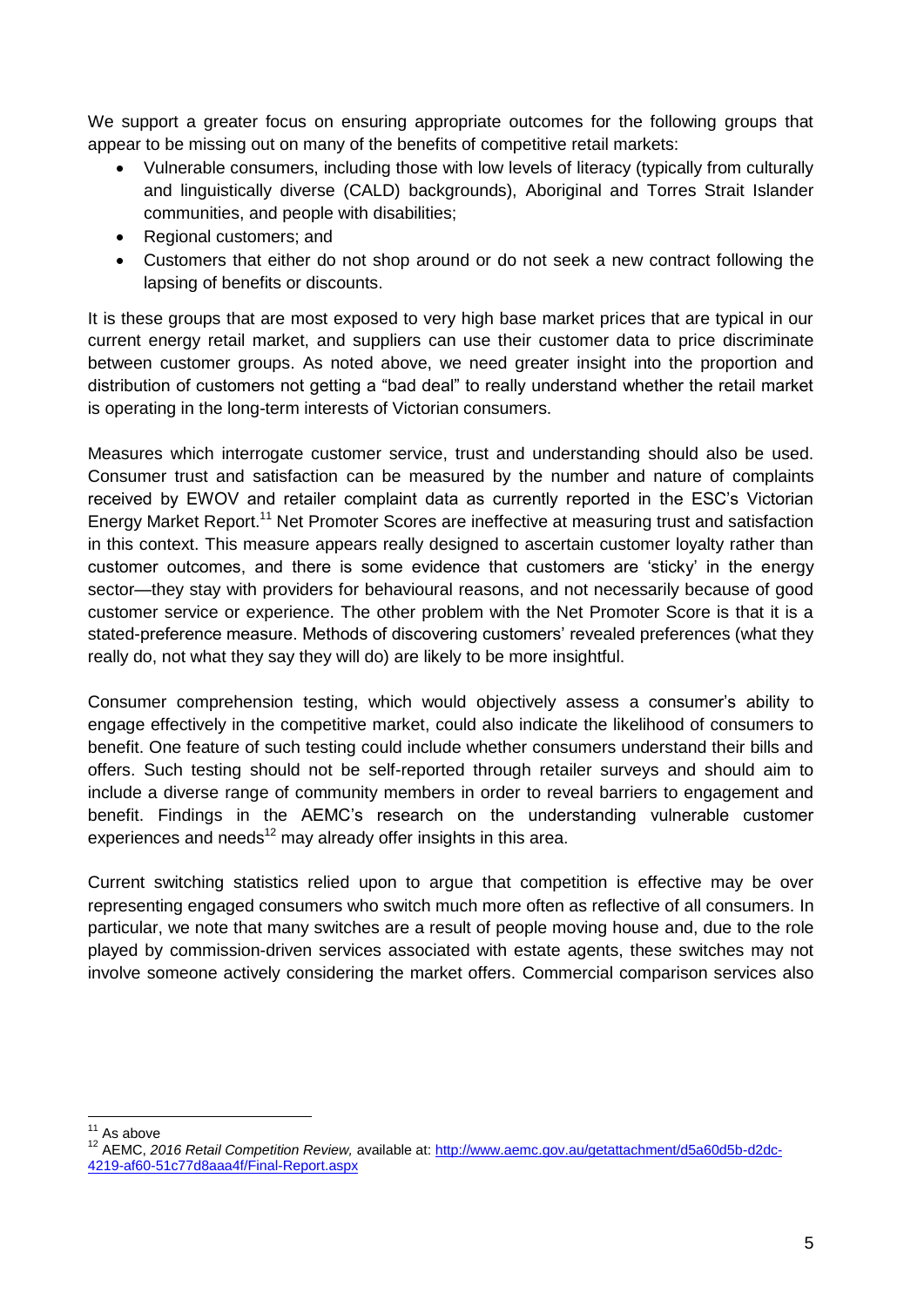do not always act in the customer's interests.<sup>13</sup> These services would have improved trust if they were required to comply with the Energy Comparator Code of Conduct.<sup>14</sup>

Switching can thus result in a consumer ending up worse off, especially in a confusing marketplace, so switching statistics may not be accurate in assessing effective competition. Instead measuring the proportion of the market that are on a standing offer or an offer with a lapsed benefit period may provide a reasonable assessment as to how many are missing out on the benefits of competition.

We also recommend the investigation or implementation of the remedies we have detailed in responses to specific questions below that aim to enable all consumers to realise the benefits of retail competition.

# *How much have retail charges paid by consumers increased? What are the reasons for retail charge increases and does this demonstrate that the markets are not operating in the interests of consumers?*

Energy bills have increased significantly since Victoria introduced competition in 2009. The Australian Energy Regulator's (AER) State of the energy market reports<sup>15</sup> and St Vincent de Paul Society's tariff tracker<sup>16</sup> have shown this through assessments of market offers. However, the available evidence does not analyse the offers that households are actually on and therefore may be missing that many are paying more on contracts where a benefit period has lapsed or where a fixed price has been changed. Information on what consumers are actually paying is held by retailers and should be made available for analysis.

Since deregulation network charges as a proportion of total charge have decreased on Victorian's bills while some states and territories in the NEM have had increases.<sup>17</sup> Despite this the retail component on Victorian's bills have increased and appear to be the highest of all states and the price of energy has increased at a similar rate to these other markets.<sup>18</sup>

## *What factors need to be considered by the review when conducting an analysis of retail charges and margins?*

A focus on the varying margins that different groups of consumers are paying should be considered. We believe this would reveal that consumers who fail to engage, such as those with previously described vulnerabilities, may be exploited for higher profits by retailers. This price

<u>.</u>

<sup>&</sup>lt;sup>13</sup> See CHOICE's complaint to NSW Fair Trading about Comparison sites;

[http://www.fairtrading.nsw.gov.au/mobile0c9a66/biz\\_res/ftweb/pdfs/About\\_us/Problems\\_with\\_electricity\\_switching\\_sit](http://www.fairtrading.nsw.gov.au/mobile0c9a66/biz_res/ftweb/pdfs/About_us/Problems_with_electricity_switching_sites.pdf) [es.pdf,](http://www.fairtrading.nsw.gov.au/mobile0c9a66/biz_res/ftweb/pdfs/About_us/Problems_with_electricity_switching_sites.pdf) utility connection services which are commission based are often included on applications for residential tenancies.

<sup>&</sup>lt;sup>14</sup> Se[e https://www.cuac.org.au/consumer-and-community-resources/energy-comparator-code-of-conduct](https://www.cuac.org.au/consumer-and-community-resources/energy-comparator-code-of-conduct)

<sup>15</sup> See,<https://www.aer.gov.au/publications/state-of-the-energy-market-reports>

<sup>&</sup>lt;sup>16</sup> See, [https://www.vinnies.org.au/page/Our\\_Impact/Incomes\\_Support\\_Cost\\_of\\_Living/Energy/VIC/](https://www.vinnies.org.au/page/Our_Impact/Incomes_Support_Cost_of_Living/Energy/VIC/)

<sup>&</sup>lt;sup>17</sup> EY, *Electricity network services: Long-term trends in prices and costs, 2014 available at:* 

[http://www.ey.com/Publication/vwLUAssets/EY-electricity-network-services-eng/\\$FILE/EY-electricity-network](http://www.ey.com/Publication/vwLUAssets/EY-electricity-network-services-eng/$FILE/EY-electricity-network-services-eng.pdf)[services-eng.pdf](http://www.ey.com/Publication/vwLUAssets/EY-electricity-network-services-eng/$FILE/EY-electricity-network-services-eng.pdf)

<sup>18</sup> CME, *Australia's retail electricity markets: who is serving whom?* 2016, available at[: http://cmeaustralia.com.au/wp](http://cmeaustralia.com.au/wp-content/uploads/2013/09/160815-FINAL-getup-retail-report-.pdf)[content/uploads/2013/09/160815-FINAL-getup-retail-report-.pdf](http://cmeaustralia.com.au/wp-content/uploads/2013/09/160815-FINAL-getup-retail-report-.pdf)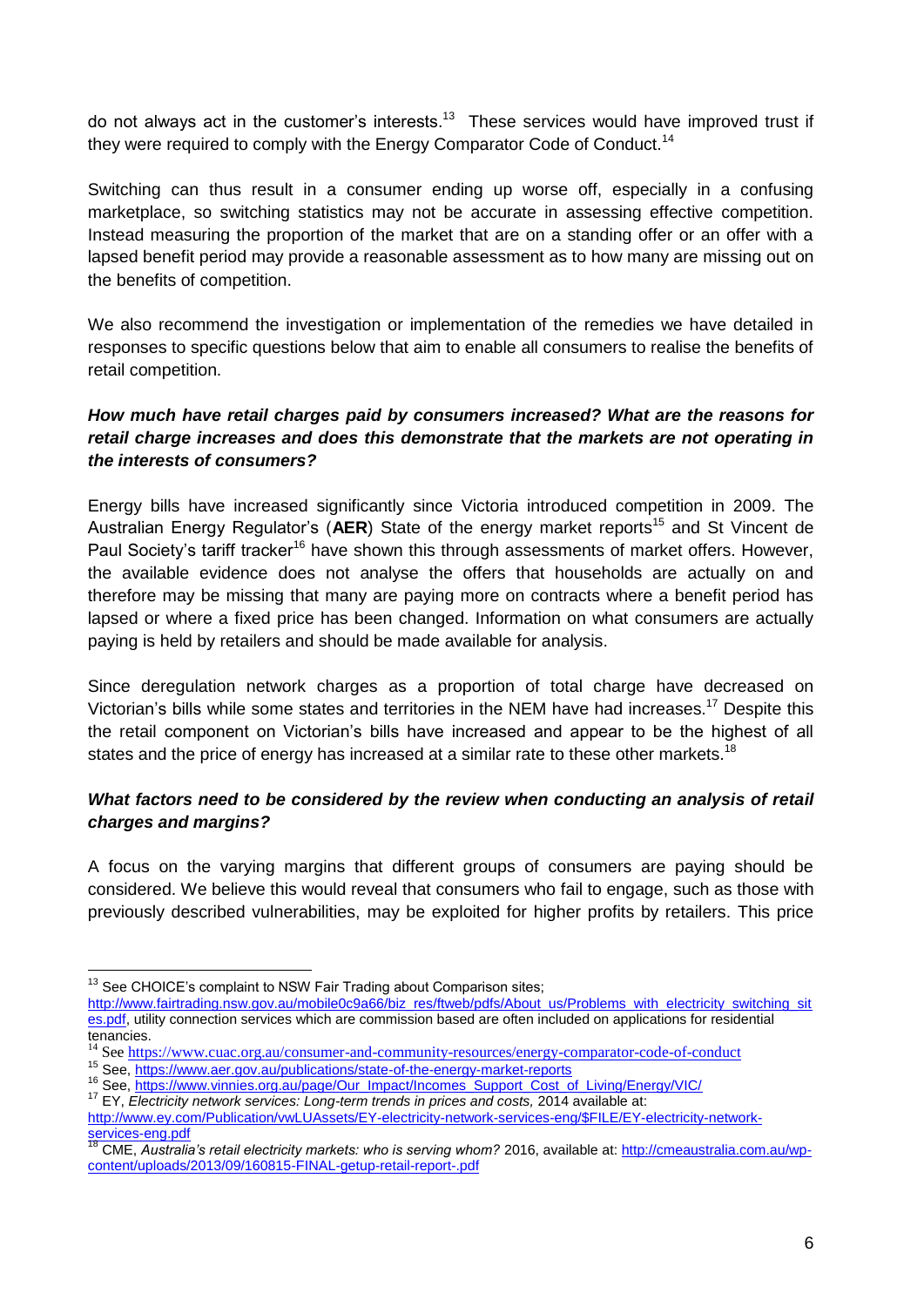discrimination is undesirable especially where groups at higher risk of disconnection are being put at further risk by higher prices.

# *What cost reductions and other benefits to consumers have resulted from the introduction of retail competition? Are there characteristics of the electricity and gas retail markets or supply chains that inhibit retail competition from delivering cost reductions or significant other benefits to consumers?*

Before price regulation of standing offers was removed, it was argued by retailers that these regulations were limiting innovation in the way tariffs were designed and offered. However, since deregulation there has been very little innovation. Almost all offers include a combination of fixed and usage charges, with most of the focus on discounting from these base rates. Bundled products are sometimes referred to as innovative when in fact the tariffs involved are structured in a similar way to the status quo. At the consultation forum for this review, retailers claimed that the few innovative products introduced have had low uptake. Analysis of the design and marketing of those products may reveal the reasons for poor uptake. The United Kingdom's price deregulation initially delivered a great amount of tariff innovation such as tariffs based completely on usage. Such tariffs could benefit low income households who carefully manage their usage to save money.

## *Why do prices remain so dispersed in Victorian electricity and gas markets? Does price dispersion indicate that some consumers are not obtaining the price benefits of competition? Why or why not?*

Price dispersion occurs because retailers are able to identify and charge more to those customers who are not engaged in the market.

The groups of disengaged are two-fold. First, standing offer customers represent those customers that have never switched. Standing offers are generally much higher than market offers and do not attract benefits or discounts. The second group of disengaged customers are those that have switched at some stage but their discounts have lapsed. Today, most flagship retailer offers are structured as ongoing contracts (i.e. not fixed term) with a limited 'benefit period' of 12 or 24 months. A benefit period is described as the period during which discounts and other benefits are available.

Unfortunately, there is no regulatory requirement for a retailer to inform their customer that a benefit period is coming to an end—notification is only required with respect to impending contract expiry.<sup>19</sup> The regulations do require retailers to inform customers of price changes within a contract,<sup>20</sup> however this is arguably not required where a consumer is informed upfront that their benefit period will expire at some point. While some retailers do use the end of the benefit period to re-engage with their customer, this is often by letter only and there is limited evidence that these communications result in the customer making another active choice on to a more competitive offer.

<u>.</u>

<sup>&</sup>lt;sup>19</sup> Energy Retail Code clause 48. It is our contention that the invention of 'benefit periods' was a mechanism through which retailers could more easily retain 'sticky' customers, by not being required to tell them that their contractual benefits are concluding.

<sup>&</sup>lt;sup>20</sup> Energy Retail Code clause 46(3).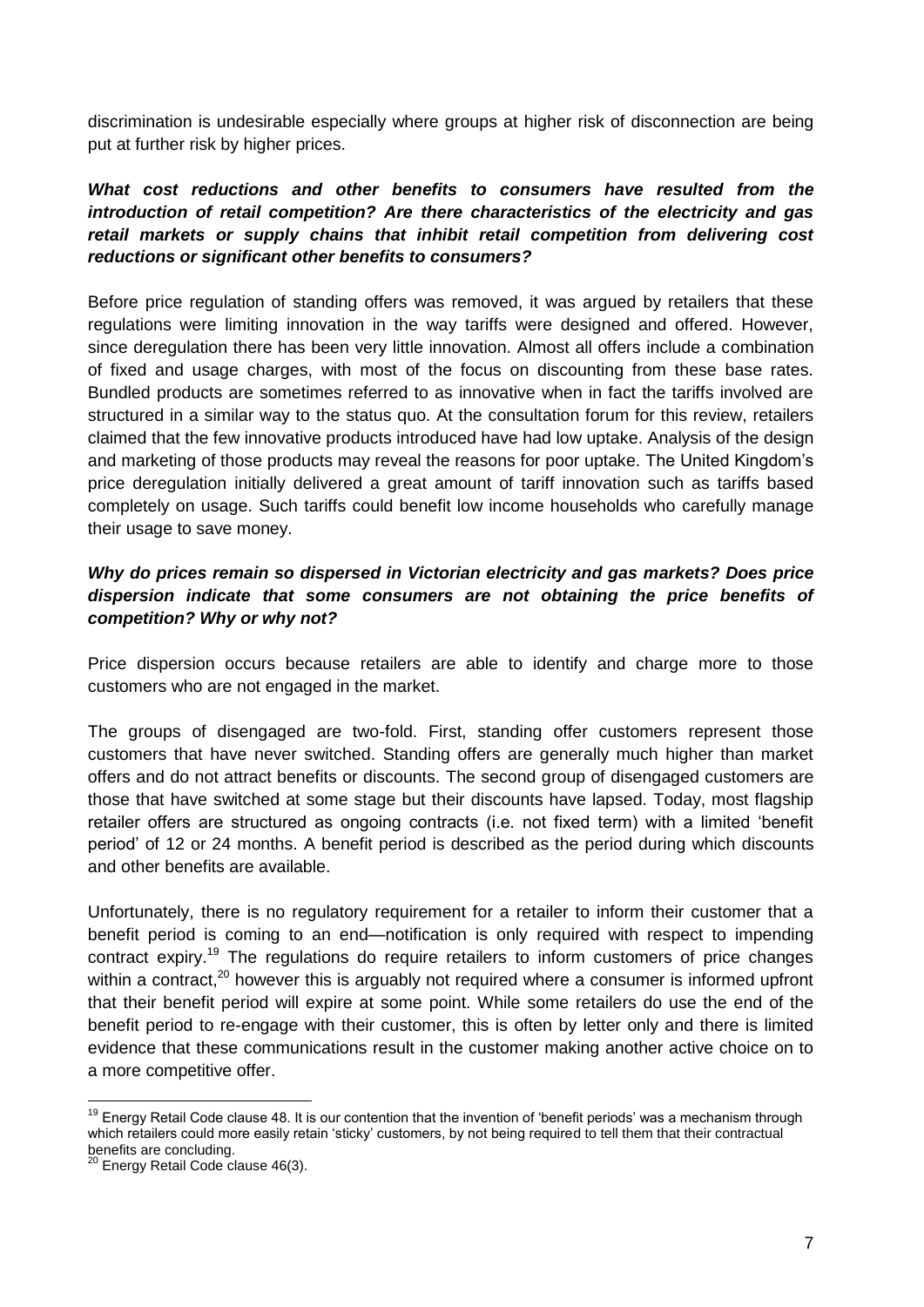This means that customers served by the same retailer are paying different amounts, despite costing the same amount to supply, and receiving similar customer service provision and general tariff structures. Retailers have an incentive not to further engage consumers who are paying more as they are more profitable. Such price discrimination is a clear indication that many consumers are not obtaining the full benefits of competition.

To protect consumers from this price discrimination there could be a requirement for consumers who have become disengaged to be placed on (or offered) a product that meets criteria such as low cost and basic service or even a social tariff, as suggested in response to a question later in this submission.

## *When do consumers end up on standing offers or higher priced (typically undiscounted) market offers? What happens to consumers at the end of their contract period?*

Consumers end up on standing or higher priced offers at the end of a benefit period because they are disengaged. Unlike those on the standing offer, there is little information as to the amount of households on such contracts and how much they are paying. Consumers may also end up being charged higher prices as retailers can vary prices under market retail contracts, including prices in fixed-period and fixed benefit contracts. These are called unilateral variation clauses.<sup>21</sup>

Because retailers have the right to vary the price they are effectively shielded from much of the risk of varying costs incurred for the delivery of energy services. This risk is transferred to their customers. Managing risk on behalf of customers is a key role of energy retailers, and this shifting of risk to consumers results in an erosion of confidence in the competitive market.

Unilateral variation clauses also negatively affect competition. For example, a consumer can select an offer that suits their needs at a particular point in time, potentially expending significant search costs, only to find this contract rendered unsuitable and uncompetitive prior to receiving the first bill if the retailer increases the price during the initial billing period. The ability of retailers to do this is a clear disincentive for customers to engage in the market, as they cannot guarantee that they will still be on a competitive offer in as little as one billing cycle after switching. Ofgem required the prices of fixed term contracts not be increased during the contract term in their 2014 reforms in the United Kingdom.<sup>22</sup>

<sup>&</sup>lt;sup>21</sup> Consumer Action has previously attempted to improve contractual and price transparency by requiring retailers who offer a fixed-period contracts to also provide a fixed price. This was through proposing a National Energy Retail Rule change to the AEMC, which it was hoped would also be adopted by the Victorian regulator. Our proposed rule change was not accepted by the AEMC. However, in response to this campaign, two things happened. First, some retailers began offering fixed-period fixed-price contracts. It does not appear that these contracts have been heavily marketed and are not popular. Second, the Victorian Government changed the law from 1 January 2016 to prohibit early termination fees contracts where a retailer has changed the price (excluding genuine fixed-period fixed-price contracts). Since this time, we've seen more ongoing contacts (with fixed benefit period) rather than fixed period contacts.

<sup>&</sup>lt;sup>22</sup> See,<https://www.ofgem.gov.uk/simpler-clearer-fairer/fairer-treatment>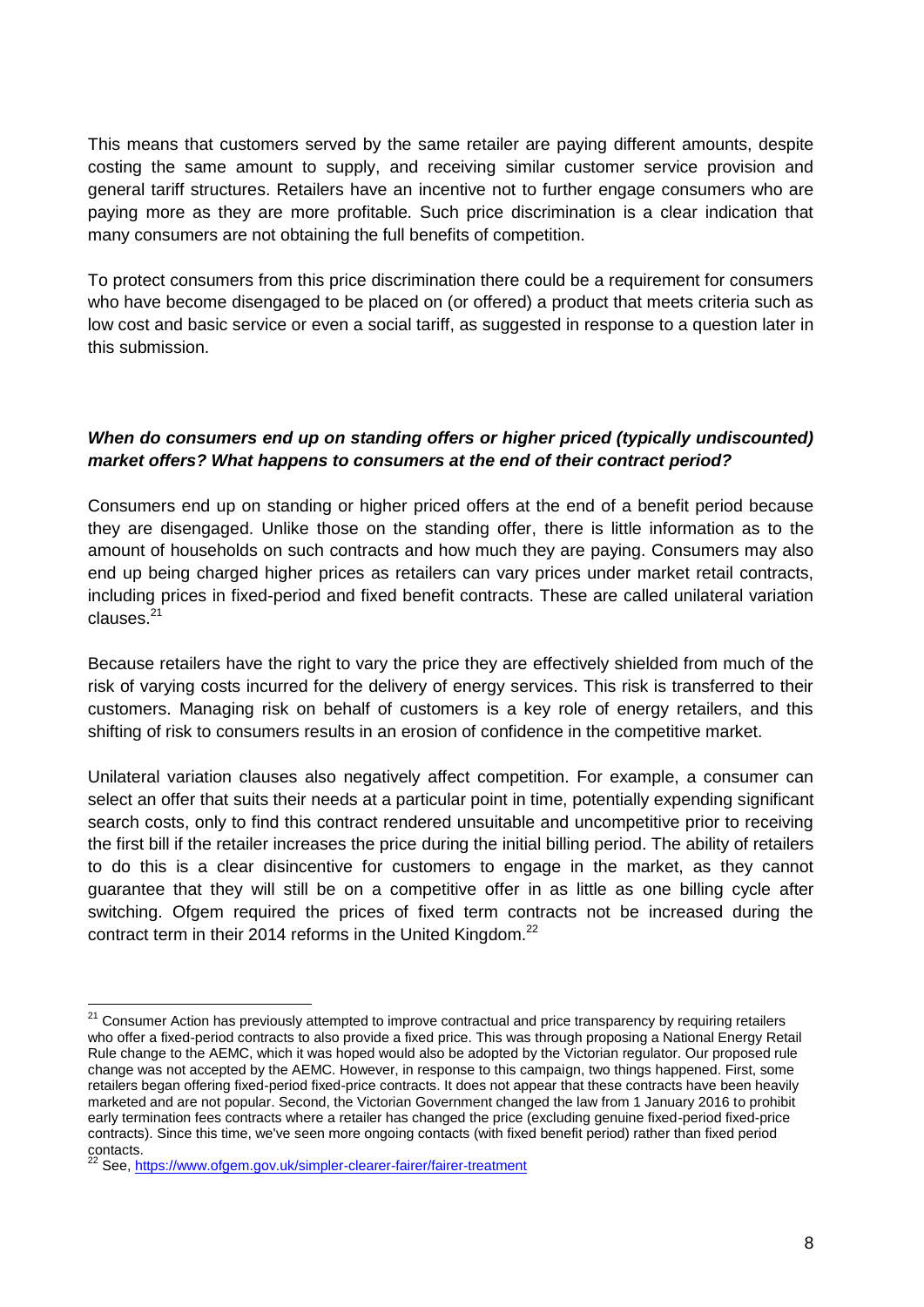Consumers should not be required to be constantly engaged with the market to maintain an appropriate offer. The complexity involved in engaging in the retail market and the resulting confusion consumers face may influence them to make poor decisions when switching, or a decision not to switch where it would in fact be to their benefit.

# *What factors influence the level of fixed charges imposed by retailers? What are the implications of fixed charges for consumer outcomes?*

Fixed charges relative to network charges are higher in Victoria than elsewhere in the National Energy Market.<sup>23</sup> High fixed charges mean that efforts by low income households to save money by reducing their usage are not as effective because low usage households pay a far higher price on average than higher use households. It may be the case that retailers are increasing the amount paid as fixed charges to increase revenue but this is hard to assess without access to cost stack information held by retailers. There should be more detailed information available about what consumers are actually paying for, and more innovation in tariff design to provide better outcomes for all consumers.

## *What product or service innovation has been introduced by Victorian electricity retailers? Are there any barriers preventing the entry of new, innovative energy business models or products and services in Victoria?*

As noted above there has been little innovation in tariff design since the introduction of competition. The roll out of smart meter technology across the state has created opportunities for innovation to benefit consumers. Unfortunately, distributors have no incentive (or obligation) to invest in giving third parties access to meter functions. An inability to access meters or meter data on customers' behalf is preventing new businesses from offering innovative products and services made possible by smart meters, including energy efficiency, load management and tariff selection.

Retailers have claimed they have an inability to deliver smart meter-dependent products and services in Victoria. If we assume these claims are correct, the key barrier seems to be a lack of access to meter data and functionality. An access regime within the current Victorian framework would address this.

# *What are the key drivers of active consumer participation in retail energy markets? What barriers prevent consumers, or certain groups of consumers (including vulnerable consumers), from engaging in the market and/or selecting a product that best meets their needs?*

Concern about rising prices drives some consumers to actively engage in the market to seek the lowest cost offer. Product complexity is stifling competition as these consumers who do engage experience comparison confusion caused by the way offers are marketed. A large

<u>.</u>

<sup>23</sup> CME, *A critique of the Victorian retail electricity market.* A report for Brotherhood of St Laurence, 2015, available at: <https://www.bsl.org.au/knowledge/projects/a-critique-of-the-victorian-retail-electricity-market/>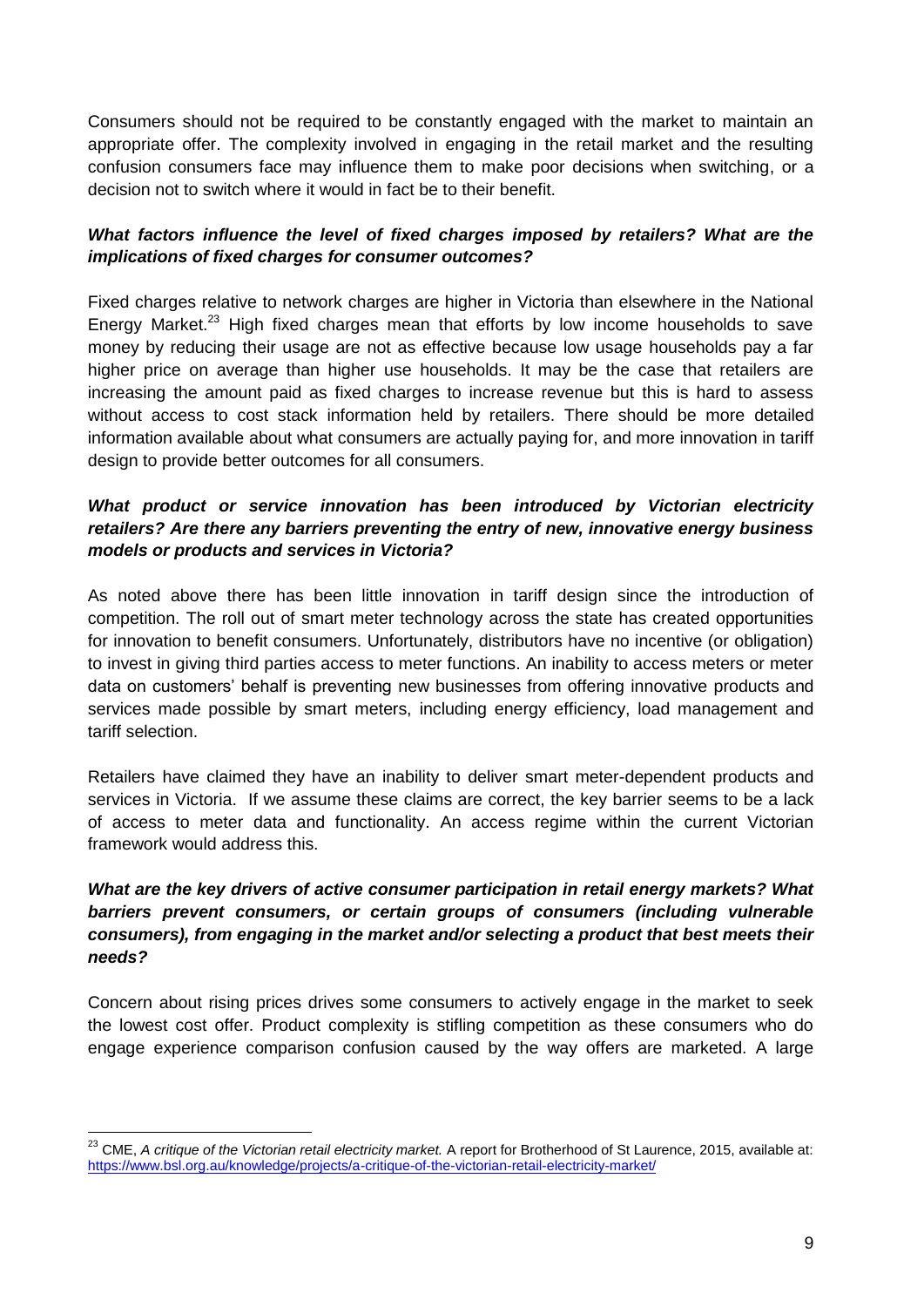proportion of consumers are simply unengaged. As noted above, 9 per cent are still on electricity standing offers<sup>24</sup> and 46 per cent have not switched electricity offers in five years.<sup>25</sup>

Marketing practices also confuse or misinform consumers trying to engage in the market research has shown that high pressure sales tactics by cold calling or door to door sales have adverse effects and do not lead to the best consumer outcomes.<sup>26</sup> While the large energy retailers have voluntarily ceased door-to-door marketing to residential consumers, we still receive complaints from other retailers.

In November 2016, Consumer Action released research that demonstrated that the primary consumer protection for these types of sales—the cooling-off period—is largely ineffective. The research involved a behavioural experiment and found that the when people were offered a cooling-off period, they did not change their mind. <sup>27</sup> The findings are explained by behavioural concepts such as 'inertia', and found that research participants who were required to 'opt-in' to a purchase also did not change their initial decision, even though doing so would've provided them with the same choice as the 'cooling-off' group. Opting in as opposed to cooling off periods for contracts signed in an unsolicited sales transaction, or a ban on this type of selling, are proposed as solutions to encourage effective choice and competition.

Engagement barriers experienced by vulnerable consumers were identified in the AEMC's *Understanding vulnerable consumer experiences and needs report.*<sup>28</sup> These included excessive choice and fear of making the wrong decision, aversion to loss of benefits such as payment arrangements secured with a current retailer, and embarrassment about their financial situation that they do not want to reveal to a new provider. It was also noted that many of those interviewed feel most retailers are roughly the same, that they have limited time to assess the options and choose, limited knowledge or understanding of the choice and that some in embedded networks have no ability to choose at all. The findings reinforce that engagement is not possible at all for some consumers and unlikely for others, meaning they have little or no opportunity to realise the benefits of competition.

Those in rental housing are also restricted in their ability to respond to engage with some offers by changing their usage. Tenants have little control over the fixtures or energy efficiency aspects of their home so are limited in their response to retail products that reward consumers for adjusting their usage. We strongly support the implementation of minimum standards for energy efficiency in rental housing under consideration in the current Victorian Residential Tenancy Act review.

<sup>24</sup> See page 86, ESC, *Victorian Energy Market Report 2015-2016,* 2016, available at: <http://www.esc.vic.gov.au/document/energy/36578-esc-energy-market-report-2015-16/>

<sup>25</sup>See page 65, *2016 Retail Competition Review,* available at: [http://www.aemc.gov.au/getattachment/d5a60d5b](http://www.aemc.gov.au/getattachment/d5a60d5b-d2dc-4219-af60-51c77d8aaa4f/Final-Report.aspx)[d2dc-4219-af60-51c77d8aaa4f/Final-Report.aspx](http://www.aemc.gov.au/getattachment/d5a60d5b-d2dc-4219-af60-51c77d8aaa4f/Final-Report.aspx)

<sup>26</sup> Consumer Utilities Advocacy, *Minimising consumer detriment from door to door sales*, 2012, available at: https://www.cuac.org.au/research/cuac-research/276-minimising-consumer-detriment-from-energy-door-to-doorsales/file

See,<http://consumeraction.org.au/cooling-off-doesnt-work-new-research/>

<sup>28</sup> Newgate, *Understanding vulnerable customer experiences and needs.* Prepared for AEMC, 2016 available at: [http://www.aemc.gov.au/getattachment/feb45d05-2b12-4d0c-b66f-3ca1c4dc2347/Understanding-vulnerable](http://www.aemc.gov.au/getattachment/feb45d05-2b12-4d0c-b66f-3ca1c4dc2347/Understanding-vulnerable-customer-experiences-and.aspx)[customer-experiences-and.aspx](http://www.aemc.gov.au/getattachment/feb45d05-2b12-4d0c-b66f-3ca1c4dc2347/Understanding-vulnerable-customer-experiences-and.aspx)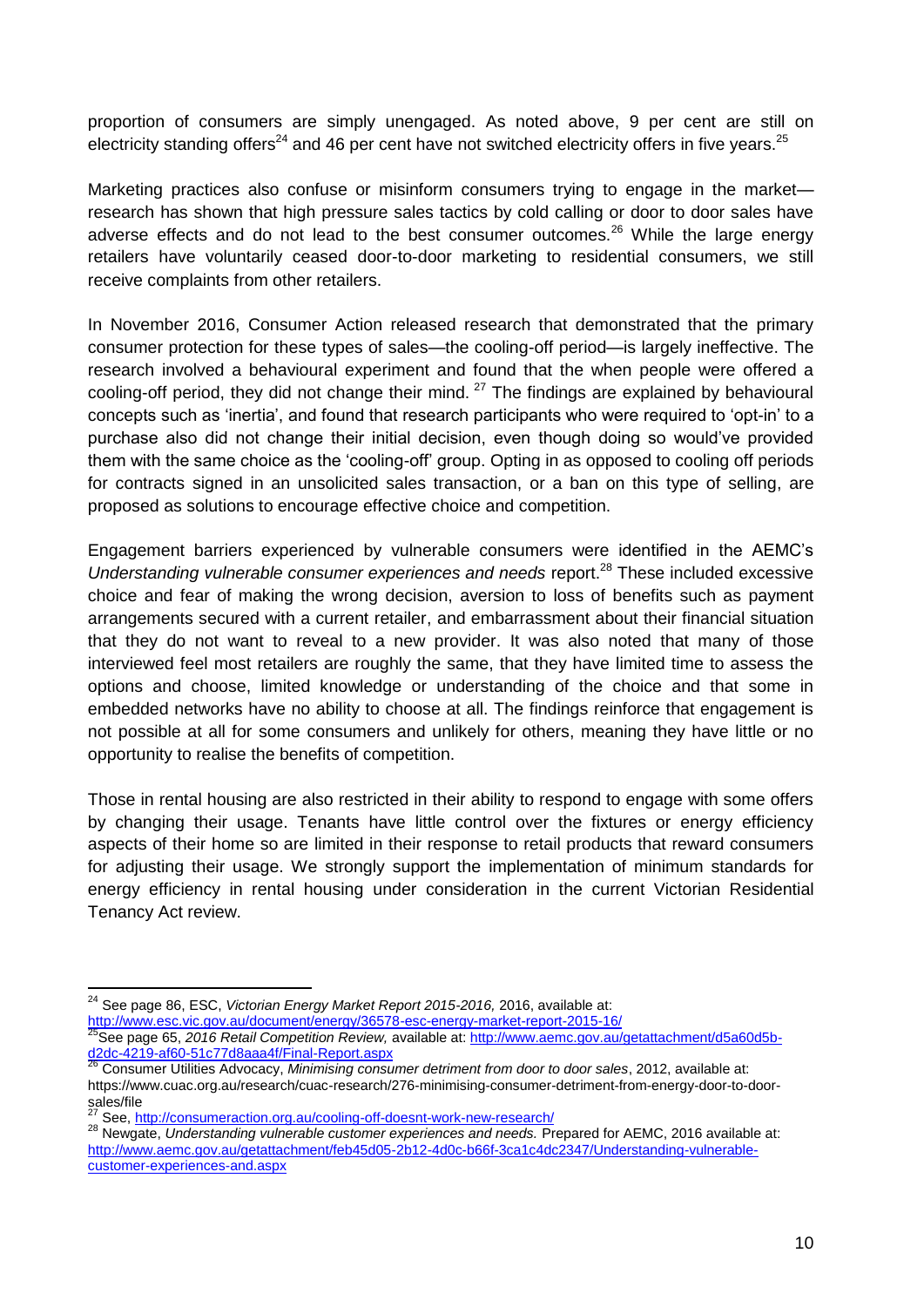Government energy offer comparison websites including Victorian Energy Compare and Energy Made Easy (for other NEM jurisdictions) are intended to enable easier comparison of offers. However, they have had a low uptake (AEMC research found that only 1% of South Eastern Queensland customers were aware that Energy Made Easy existed for example)<sup>29</sup> and still require a high level of engagement to reveal accurate information.

The Victorian Government could assist the further realisation of smart meter rollout benefits by ensuring (via a regulatory requirement on distribution businesses) that customers can access their interval data directly through Victoria Energy Compare (and through other energy usage tools and resources) so that they can more easily compare retail offers. This action would make effective engagement easier for some consumers but would need to be part of a package of measures to ensure all consumers benefit from competition.

A lack of trust in the market is a key barrier to engagement. Our *Power Transformed* report noted that consumers rely on trust to make decisions especially where markets become increasingly complex.<sup>30</sup> CHOICE's consumer pulse survey revealed that many do not trust their traditional retailers,<sup>31</sup> indicating that significant improvement is needed in the sector for it to function effectively.

# *Does the requirement on retailers to offer standing offer contracts lead to poor outcomes for consumers, or groups of consumers such as vulnerable consumers? If so, why?*

Standing offer contracts often differ greatly from market offer contracts and there is no justification for why they often cost a significant amount more than a market offer. Those who have not moved onto a market offer are therefore more profitable. In their 2016 *Tariff Tracker* report St Vincent DePaul Society reported "Households with typical electricity consumption can save up to \$590 -\$830 per annum (depending on their network area) if switching from the worst standing offer to the best market offer."<sup>32</sup> Standing offers need to exist as a default to stop households from being disconnected but they need to be set at more competitive prices.

There are several remedies we suggest to combat this. Retailers could be required to move people on standing offers and lapsed benefit contracts onto a better offer, to stop the current practice of price discrimination and disadvantaging these disengaged consumers. Reforms put in place to address similar issues for disengaged consumers in the superannuation industry introduced 'MySuper' products with basic features and low fees as a default the industry is required to provide disengaged consumers. $33$  Energy retailers could similarly be required to move those on standing offers or on offers with lapsed benefit periods onto a 'safe' product that meets criteria such as a simple service and low prices.

<sup>29</sup> See page 17, AEMC, *2016 Retail Competition Review,* available at:

<http://www.aemc.gov.au/getattachment/d5a60d5b-d2dc-4219-af60-51c77d8aaa4f/Final-Report.aspx>

<sup>30</sup> Consumer Action, *Power Transformed,* 2016, available at[: http://consumeraction.org.au/power-transformed/](http://consumeraction.org.au/power-transformed/) <sup>31</sup> See, [https://www.choice.com.au/about-us/media-releases/2015/october/consumer-pulse-shows-household-costs-](https://www.choice.com.au/about-us/media-releases/2015/october/consumer-pulse-shows-household-costs-easing)

[easing](https://www.choice.com.au/about-us/media-releases/2015/october/consumer-pulse-shows-household-costs-easing)

<sup>32</sup> See page 4, St Vincent de paul Society, *Victorian Energy Prices; an update report on the Victorian tariff-tracking project*, 2016 available: [https://www.vinnies.org.au/icms\\_docs/256169\\_Victorian\\_Energy\\_Prices\\_October\\_2016.pdf](https://www.vinnies.org.au/icms_docs/256169_Victorian_Energy_Prices_October_2016.pdf) <sup>33</sup> Commonwealth of Australia. *Super System Review Final Report*, 2010, available at:

[https://www.treasury.gov.au/~/media/Treasury/Consultations%20and%20Reviews/Reviews%20and%20Inquiries/200](https://www.treasury.gov.au/~/media/Treasury/Consultations%20and%20Reviews/Reviews%20and%20Inquiries/2009/supersystem/Documents/Final%20Report/PDF/Final_Report_Part_1_Consolidated.ashx) [9/supersystem/Documents/Final%20Report/PDF/Final\\_Report\\_Part\\_1\\_Consolidated.ashx](https://www.treasury.gov.au/~/media/Treasury/Consultations%20and%20Reviews/Reviews%20and%20Inquiries/2009/supersystem/Documents/Final%20Report/PDF/Final_Report_Part_1_Consolidated.ashx)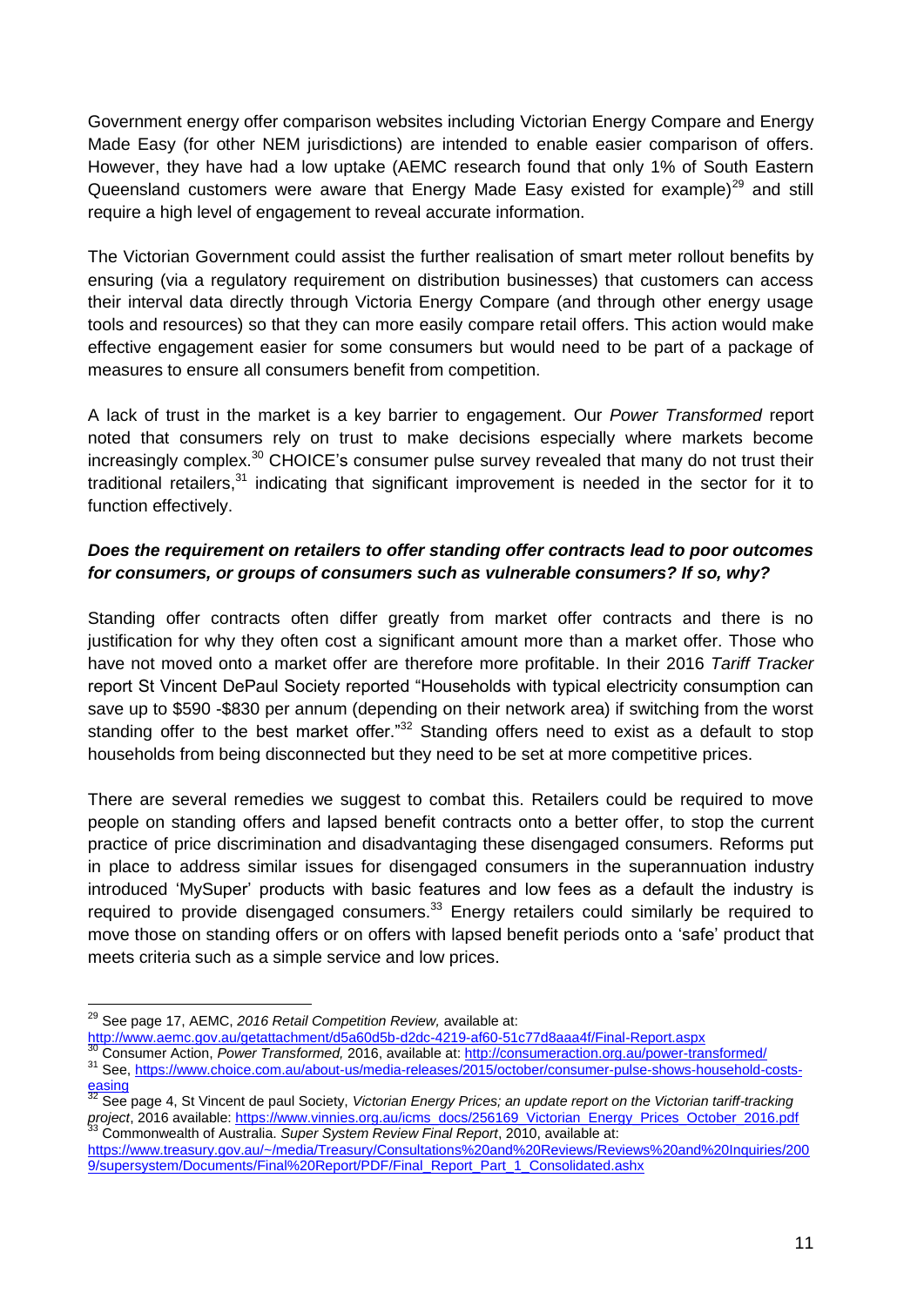Renaming the standing offer to something that clearly informs consumers they are paying uncompetitive rates and requiring retailers to actively inform these consumers that it is in their best interests to switch is another option. This was proposed in the United Kingdom as a remedy where 'default', 'emergency' or 'out of contract' were suggested as alternative names.<sup>34</sup>

Building on the 'safe' default option, but targeting the remedy to those who are likely to experience greater detriment if they are disengaged, might be to focus the remedy on consumers receiving concessions. The retailers can easily identify concessions customers given their role in applying existing Annual Electricity Concession and Winter Gas Concession. In this option, the 'safe' default tariff described above might only be available to concession customers who are on a standing offer or lapsed benefit period contract. This would involve savings to the State Government's concession budget, given that the percentage concession applied will be lesser than when it is applied to a high rate—it could thus be introduced as a type of compact between retailers and the State Government. This remedy would have benefits across the market, because while higher rates could be charged to non-concession customers, the concession default rate might operate as a discipline across the market generally.

This 'safe' default option targeted at concession customers would be a type of 'social tariff'. In a similar way, our *Heat or Eat* report recommended that the maximum amount of income all utilities can garner from recipients of income support could be capped in order to ensure these households do not suffer detriment because of disconnection regardless of their level of engagement in the competitive market. $35$  Social tariffs currently operate in many jurisdictions with retail competition.<sup>36</sup>

## *What implications does discounting raise for consumer outcomes, including consumers' ability to compare offers and for retail competition more generally?*

Discounting and in particular conditional discounting, such as a requirement to pay on time or pay via direct debit, can confuse and disadvantage consumers. Retailers often market their offers by the level of discount instead of the base rate that they will charge consumers on the offer, making effective comparison difficult. The AEMC found that some consumers on a 5 per cent discount for paying on time were paying less than others receiving a 20 per cent discount because the base rate of the second offer was much greater.<sup>37</sup> Published discounts are therefore useless for anyone trying to compare offers by different retailers.

Conditional discounts are often discriminatory. Those on low incomes can often not risk a direct debit arrangement because of the risk of defaulting and incurring hefty fees where there is a

<sup>34</sup> See page 813, CMA, *Energy Market Investigation final report,* 2016, available at:

[https://assets.publishing.service.gov.uk/media/5773de34e5274a0da3000113/final-report-energy-market](https://assets.publishing.service.gov.uk/media/5773de34e5274a0da3000113/final-report-energy-market-investigation.pdf)[investigation.pdf](https://assets.publishing.service.gov.uk/media/5773de34e5274a0da3000113/final-report-energy-market-investigation.pdf)

<sup>35</sup> Consumer Action Law Centre, *Heat or Eat; Households should not be forced to decide whether they heat or eat*, 2015, available at: [http://consumeraction.org.au/wp-content/uploads/2015/08/Heat-or-Eat-Consumer-Action-Law-](http://consumeraction.org.au/wp-content/uploads/2015/08/Heat-or-Eat-Consumer-Action-Law-Centre.pdf)[Centre.pdf](http://consumeraction.org.au/wp-content/uploads/2015/08/Heat-or-Eat-Consumer-Action-Law-Centre.pdf)

<sup>36</sup> See: [https://ec.europa.eu/energy/sites/ener/files/documents/INSIGHT\\_E\\_Energy%20Poverty%20-](https://ec.europa.eu/energy/sites/ener/files/documents/INSIGHT_E_Energy%20Poverty%20-%20Main%20Report_FINAL.pdf) [%20Main%20Report\\_FINAL.pdf](https://ec.europa.eu/energy/sites/ener/files/documents/INSIGHT_E_Energy%20Poverty%20-%20Main%20Report_FINAL.pdf)

<sup>37</sup> AEMC, *2015 Retail Competition Review,* available at[: http://www.aemc.gov.au/Markets-Reviews-Advice/2015](http://www.aemc.gov.au/Markets-Reviews-Advice/2015-retail-competition-review/Final/AEMC-Documents/Final-Report.aspx) [retail-competition-review/Final/AEMC-Documents/Final-Report.aspx](http://www.aemc.gov.au/Markets-Reviews-Advice/2015-retail-competition-review/Final/AEMC-Documents/Final-Report.aspx)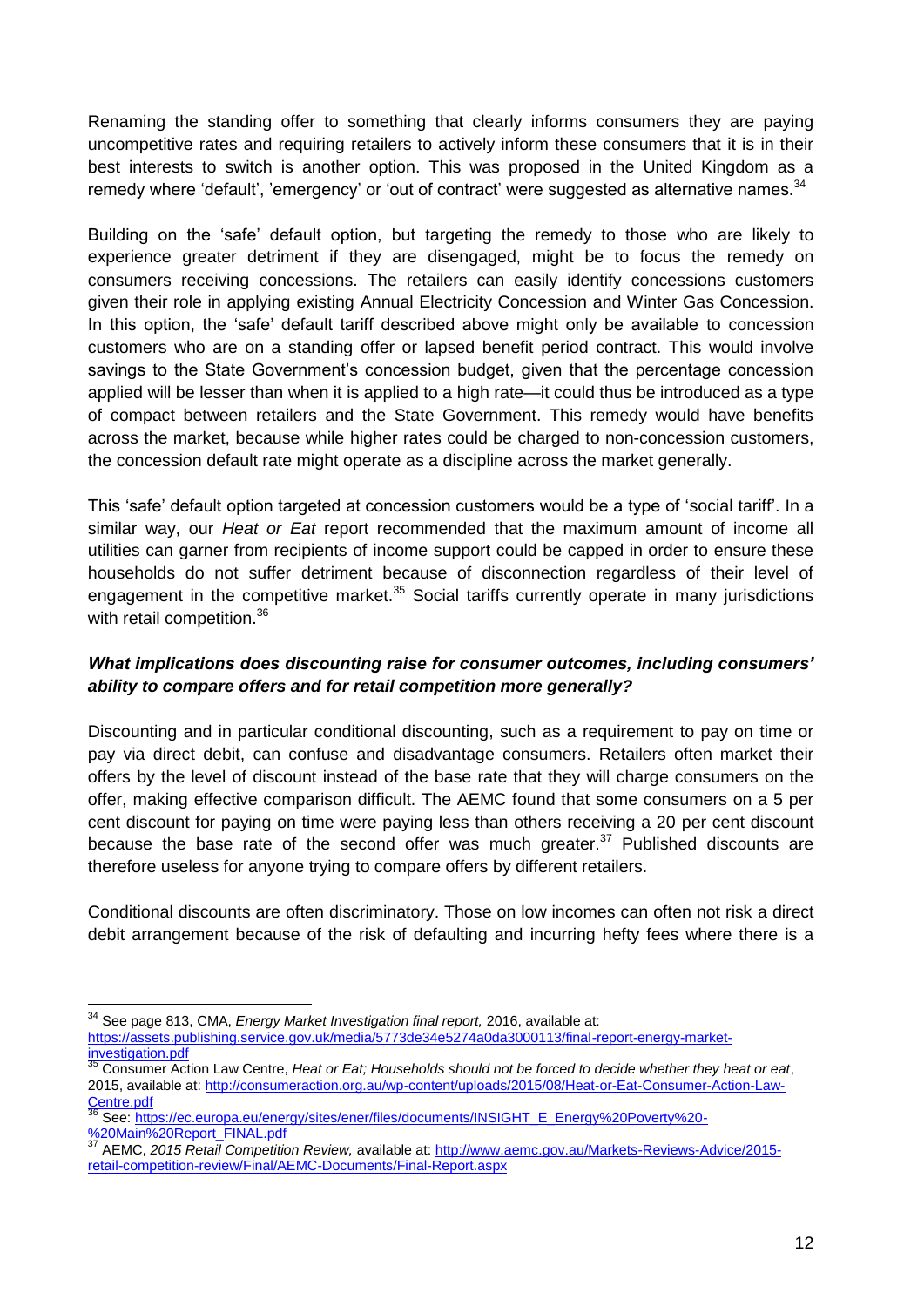failed transaction due to insufficient funds.<sup>38</sup> Some retailers only offer direct debit and for that reason these low income consumers who cannot risk utilising this payment type are excluded from their services altogether. All retailers should accept payment by Centrepay as an alternative to direct debit, and identify other regular payment methods for those unable to risk direct debit arrangements but who do not have access to Centrepay.

Pay on time discounts are also discriminatory. Those with little ability to control cash flow or least able to afford their bills are effectively penalised by losing the discount, even if they pay only one day late. Our financial counselling practice often reports that people they assist have their financial hardship exacerbated because of these "penalties in disguise". Late payment fees were banned in Victoria in 2005 and we recommend that these discounts that function as penalties also be banned. As an alternative, the additional cost borne by the consumer associated with late payment (discount foregone) should be limited to the actual additional cost of servicing the consumer who pays late. This cost is likely to be a very small amount (e.g. cost of contacting the customer and other direct losses), not up to 30 per cent of the bill.

A requirement that retailers must clearly and prominently display a reference price wherever an energy offer is promoted should also be investigated. For instance, a reference price label could display the base rates on the offer and the average expected cost per year for a low, medium and high usage household making offers less misleading for consumers. If discounts are to be used in marketing, these should be from a reference price that applies across the market. Clear information for consumers choosing an offer would not solve all the issues with retail competition but it would be a significant improvement for those attempting to engage. If information remedies such as these are adopted, we strongly urge they be consumer tested for effectiveness. There is much evidence from a Which?' review that information remedies can have mixed results and that there is a need for compliance to be enforced to realise consumer benefits.<sup>39</sup>

## *Are there any issues that have not been considered in this discussion paper that you consider should be considered during the review?*

The novel nature of many new energy products, and increasing complexity of the technology required to deliver them, may frustrate the efforts of less savvy consumers to engage with the energy market. Not only must consumers be able to understand these complex products in their own right, they need to be able to identify how the products alter the nature or source of their existing energy supply.

These products or services may be substitutes for a customer's traditional grid-connected energy service (e.g. solar panels and batteries), complementary (e.g. in-home services to improve energy efficiency) or expand the product range available to a customer through existing or new energy markets (e.g. smart meters). Some retailers have also proposed to start

<sup>38</sup> Following the High Court decision *ANZ v Paccioco,* default fees associated with dishonour charged by banks and others offering transaction accounts appear to be increasing: [http://consumeraction.org.au/unfair-bank-fees-live](http://consumeraction.org.au/unfair-bank-fees-live-another-day-now-time-law-reform-consumer-action-choice/)[another-day-now-time-law-reform-consumer-action-choice/.](http://consumeraction.org.au/unfair-bank-fees-live-another-day-now-time-law-reform-consumer-action-choice/)

<sup>&</sup>lt;sup>39</sup>CCP, *The role of demand-side remedies in driving effective competition; a review for Which? 2016, available at:* [http://www.staticwhich.co.uk/documents/pdf/the-role-of-demand-side-remedies-in-driving-effective-competition-](http://www.staticwhich.co.uk/documents/pdf/the-role-of-demand-side-remedies-in-driving-effective-competition-456067.pdf)[456067.pdf](http://www.staticwhich.co.uk/documents/pdf/the-role-of-demand-side-remedies-in-driving-effective-competition-456067.pdf)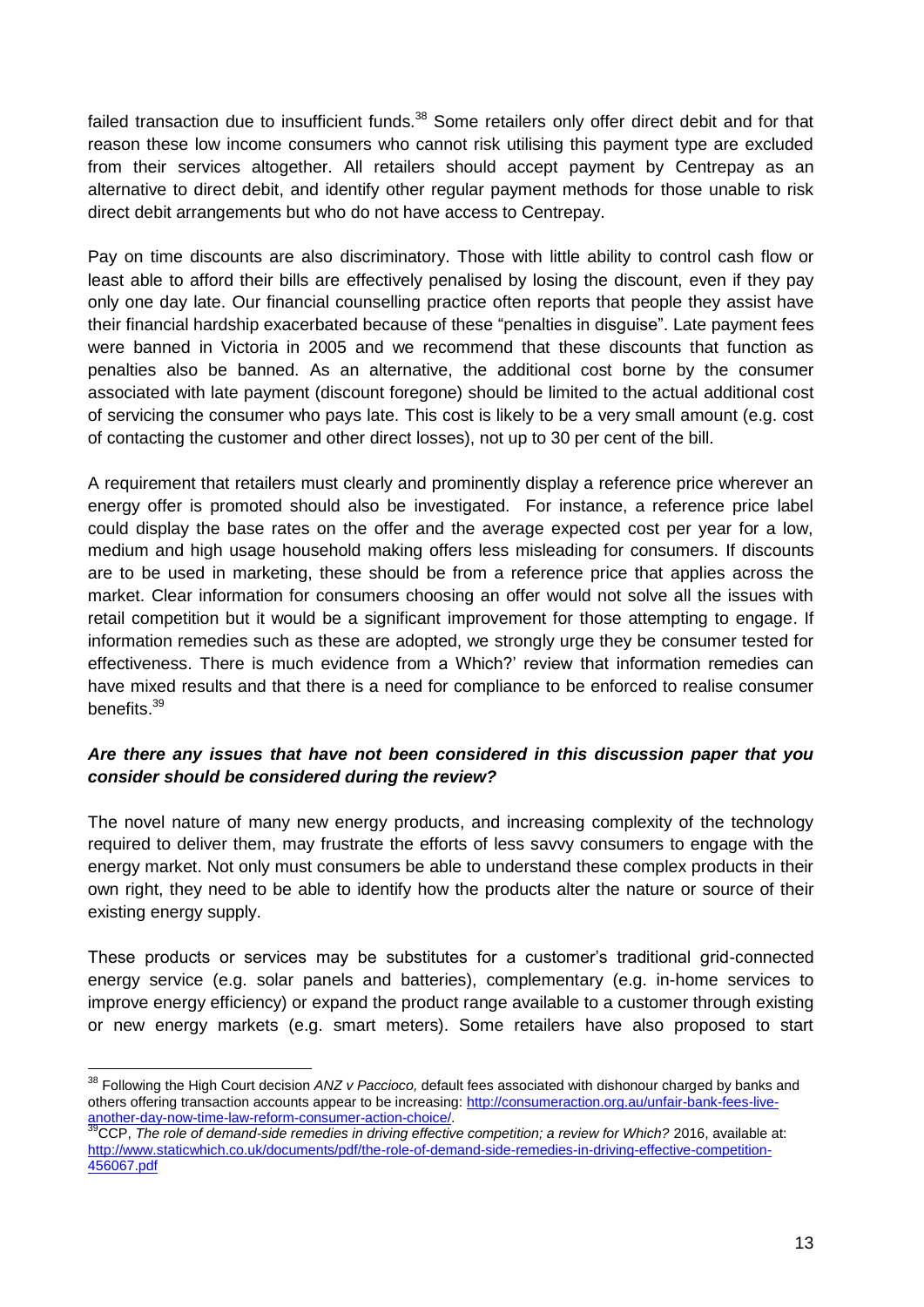providing these new technologies in the form of Solar Power Purchase Agreements (where a retailer retains ownership of solar panels installed but the customer pays for electricity the panels produce), however we are currently more often seeing finance arrangements as described in the case study below. The impact these arrangements have on the retail market and energy supply highlights the need for these new markets to be considered in any assessment of the effectiveness of energy retail markets. The way in which additional complexity and confusion caused by these products can leave consumers worse off is demonstrated in the case study from our legal practice's advice service below.

#### **Case Study: Misleading Solar Sale**

<u>.</u>

Our client says he has always had money problems. He had early access to his superannuation and survives largely on Newstart allowance payments from Centrelink. He had been unemployed for almost five years when he was door-knocked by a representative of a solar company in February 2014. Our client told the sales representative he couldn't afford the solar package, but was persuaded to sign up for a 'last chance' package after being convinced that the repayments for the system would cost the same amount he was currently paying for power bills, and would cover his usage. He had been paying \$350 per quarter for his power usage.

Our client was signed up to a 'no interest' 'revolving credit account' for a solar package costing a total of over \$6,700. These credit arrangements are not regulated by the National Credit Act, and it appears that the cost of credit is hidden within the amounts paid to the finance company that are not passed on to the solar retailer. The implication of this avoidance tactic is that the financier is not required to comply with responsible lending laws nor are they are required to be members of an external dispute resolution scheme.

Our client ended up paying around \$600 per quarter, instead of the \$350 per quarter to break even as was represented to him.

We are also concerned that the proposed introduction of metering contestability in Victoria will impact competition. Second or third tier retailers, without the resources to procure their own meters, may be priced out of the market by the access costs charged by larger retailers whose meter remains in a property when a customer attempts to churn. We expand on this in our joint submission in response to the Victorian Government's options paper.<sup>40</sup>

The interaction between social policy measures designed to protect Victorian's access to energy should also be considered by the panel. Utility Relief Grants (**URGs**) are available to Victorian residents struggling to pay their bills due to low income or a change in circumstances, and are vital for many of our Financial Counselling clients. To make URGs even more effective, the cap should be increased from \$500 to \$750 and price indexed to energy prices to reflect the steady price increases for energy. The frequency that a household can apply should also be reduced from 24 to 18 months. The application process should be simplified to remove access barriers for those in need - in the 2014 to 2015 reporting period alone, 33,494 forms were sent out and

<sup>40</sup> See, [http://consumeraction.org.au/wp-content/uploads/2016/11/161115-Joint-submission-to-DELWP-Metering](http://consumeraction.org.au/wp-content/uploads/2016/11/161115-Joint-submission-to-DELWP-Metering-contestablity-option-paper.pdf)[contestablity-option-paper.pdf](http://consumeraction.org.au/wp-content/uploads/2016/11/161115-Joint-submission-to-DELWP-Metering-contestablity-option-paper.pdf)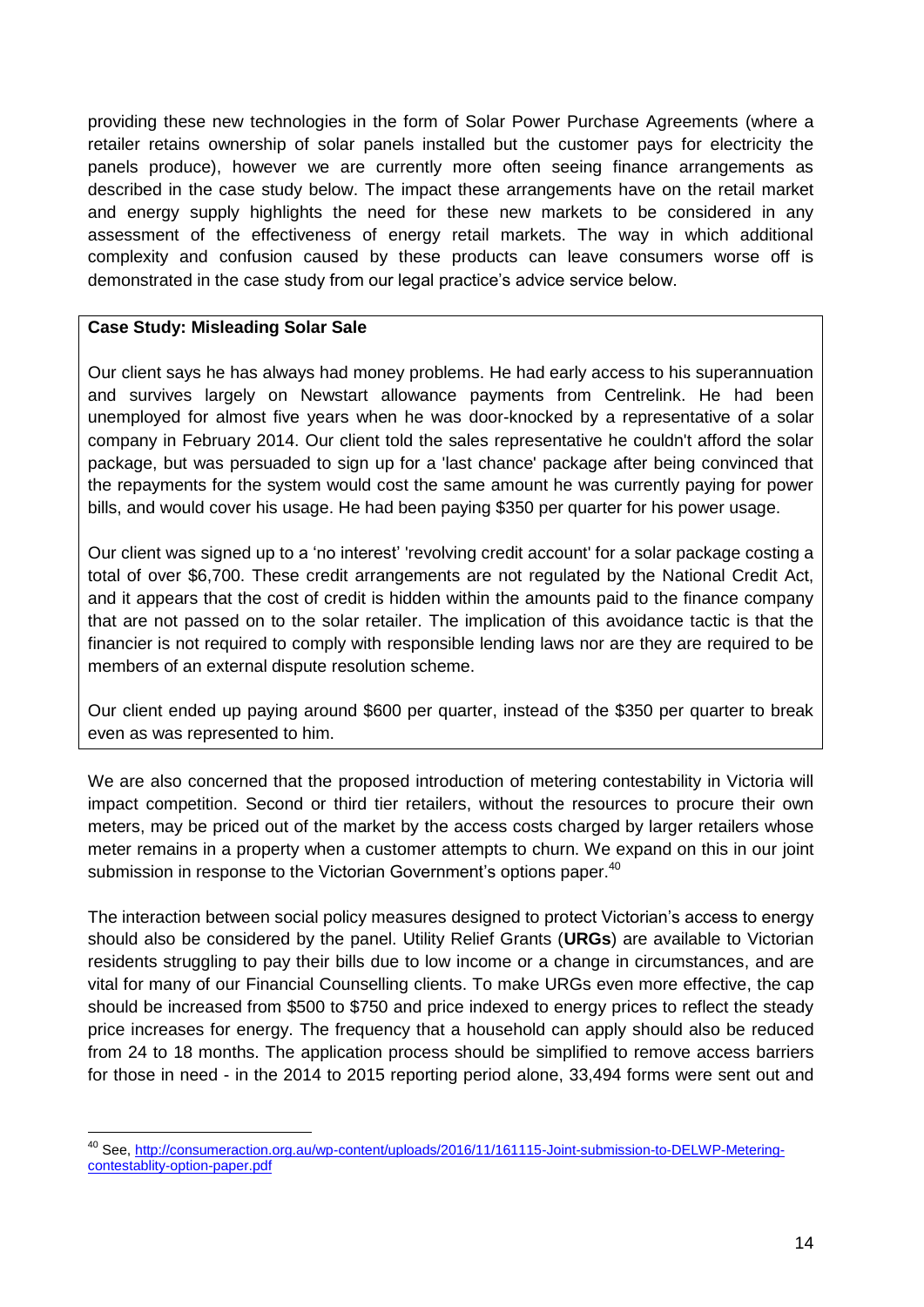only 18,807 forms were completed and returned to DHHS as applications.<sup>41</sup> Improvement of the Utility Relief Grant Scheme will provide a remedy for those who are adversely affected by competition.

Concessions are another social policy measure that should be considered in relation to competition. Where a household receiving a concession is not on the retailer's best offer, the measure is not as effective. As noted above, our proposed remedies include a requirement to move consumers on lapsed benefit periods or standing offers onto a default offer with low cost and basic features or introducing a social tariff. The St Vincent DePaul Society also suggested at the consultation forum for this review that households receiving concessions be offered free access to agencies that switch consumers onto the best offer on a regular basis in order to benefit consumers and the concession scheme through savings.

# *Are there examples of other retail electricity and gas markets that deliver strong outcomes to all consumers? What are the key characteristics of these markets, their regulatory frameworks, and/or examples of policy initiatives implemented that have helped improve consumer outcomes?*

Our research suggests that other competitive retail energy markets have not delivered strong outcomes for all consumers. However, there are a number of studies or policy initiatives proposed in the United Kingdom that provide potential remedies for Victoria.

A recent Which? report: *The Role of Demand-Side Remedies in Driving Effective Competition*, 42 found that tools used to drive consumer participation in the United Kingdom had typically focused on providing information and easing search and switching costs. However, these measures were not sufficient for improving consumer decision-making. It supported a more recent focus on measures to engage customers, including incorporating lessons from behavioural economics, and found that complementary remedies may be required rather than 'single bullet' remedies. In particular, different groups of customers may respond to or require different interventions.

It has also been reported that ofgem in the UK is trialling a policy of making retailers promote better offers from rivals directly to disengaged customers.<sup>43</sup> The findings from the trial could be used to inform work to encourage effective switching in Victoria.

*What potential policy options and measures exist to address any issues with the operation of retail electricity and gas markets? Please explain how these policy options and measures would improve outcomes for consumers and identify any potential risks arising from these options and measures.*

<sup>1</sup> <sup>41</sup> See page 37, ESC, *Energy retailers comparative performance report 2014-2015, 2016, available at:* [http://www.esc.vic.gov.au/wp-content/uploads/2016/05/RPT-2014-15-Comparative-Performance-Report-Customer-](http://www.esc.vic.gov.au/wp-content/uploads/2016/05/RPT-2014-15-Comparative-Performance-Report-Customer-Service-20160502.pdf.html)[Service-20160502.pdf.html](http://www.esc.vic.gov.au/wp-content/uploads/2016/05/RPT-2014-15-Comparative-Performance-Report-Customer-Service-20160502.pdf.html)

<sup>42</sup> CCP, *The role of demand-side remedies in driving effective competition; a review for Which?* 2016, available at: [http://www.staticwhich.co.uk/documents/pdf/the-role-of-demand-side-remedies-in-driving-effective-competition-](http://www.staticwhich.co.uk/documents/pdf/the-role-of-demand-side-remedies-in-driving-effective-competition-456067.pdf)[456067.pdf](http://www.staticwhich.co.uk/documents/pdf/the-role-of-demand-side-remedies-in-driving-effective-competition-456067.pdf)

<sup>43</sup> See: [http://www.thetimes.co.uk/article/suppliers-told-to-promote-rival-energy-deals-](http://www.thetimes.co.uk/article/suppliers-told-to-promote-rival-energy-deals-23jhv590k?shareToken=ca94ff694423773861bdc69b2c65dba7)

[<sup>23</sup>jhv590k?shareToken=ca94ff694423773861bdc69b2c65dba7](http://www.thetimes.co.uk/article/suppliers-told-to-promote-rival-energy-deals-23jhv590k?shareToken=ca94ff694423773861bdc69b2c65dba7)